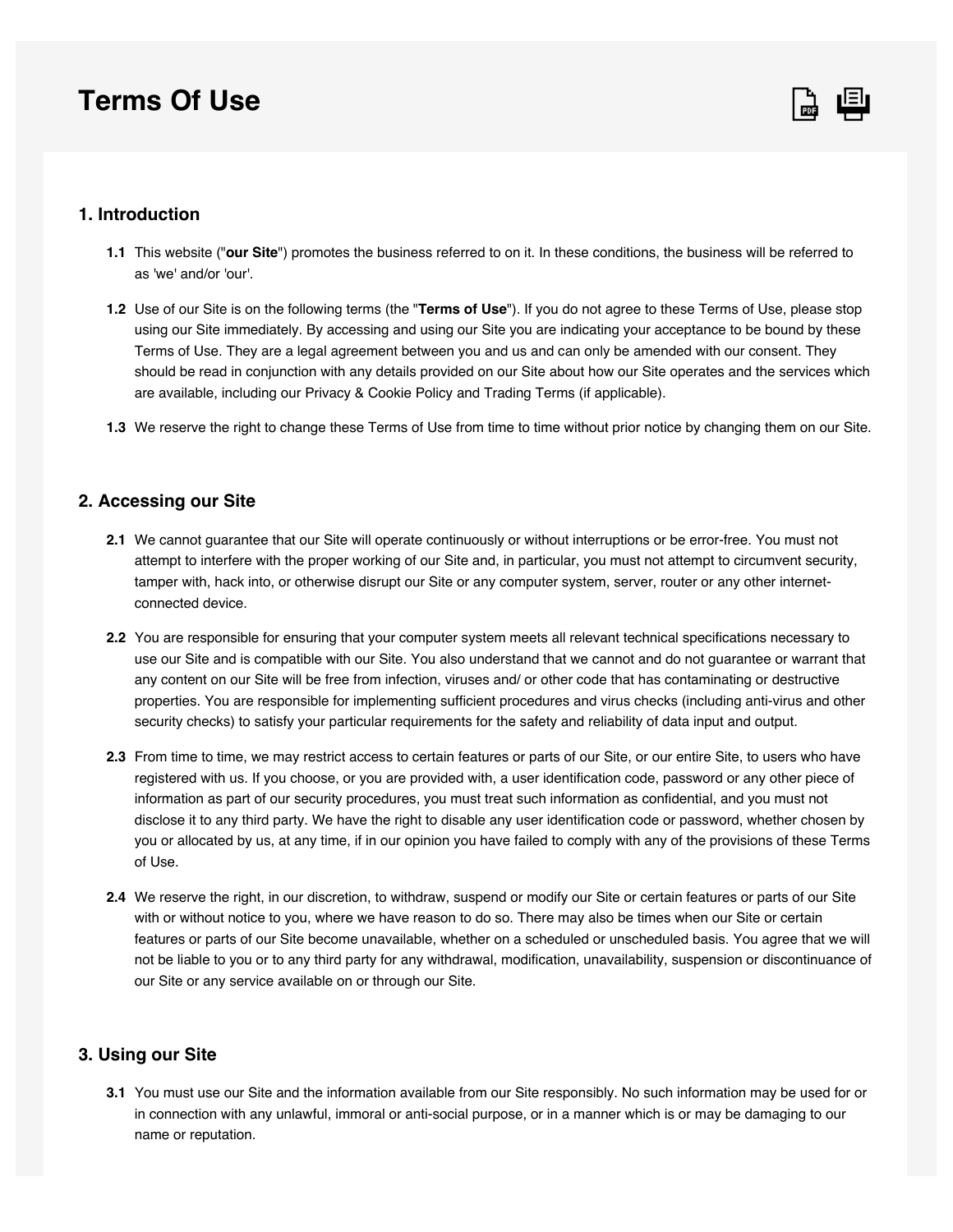#### **3.2** You cannot use our Site:

- a. for any unlawful purpose;
- b. to send spam;
- c. to harm, threaten, abuse or harass another person, or in a way that invades someone's privacy or is (in our reasonable opinion) offensive or is unacceptable or damaging to us, our customers or suppliers;
- d. to create, check, confirm, update or amend your own or someone else's databases, records, directories, customer lists, mailing or prospecting lists;
- e. to tamper with, update or change any part of the website;
- f. in a way that affects how it is run;
- g. in a way that imposes an unreasonable or disproportionably large burden on us or our suppliers' communications and technical systems as determined by us; or
- h. using any automated means to monitor or copy our Site or its content, or to interfere with or attempt to interfere with how our Site works.

#### **4. Intellectual property rights**

All content on our Site including but not limited to text, software, photographs and graphics is protected by copyright. **4.1** We, or our licensors, own copyright and/or database rights in the selection, coordination, arrangement and enhancement of such content, as well as in the original content. Except as expressly set out in these Terms of Use, nothing in these Terms of Use shall give you any rights in respect of any intellectual property owned by us or our licensors. You shall not assert or attempt to obtain any such rights and you shall not use, copy, reproduce, modify, publish, transmit, participate in the transfer or sale of, create derivative works from, or in any way exploit, our name, trade marks, logos or other proprietary marks, or any of the content of our Site, in whole or in part, except as provided in these Terms of Use.

#### **5. If you provide content for our Site**

- **5.1** If you provide any material to our Site (for example, by providing ratings and reviews, comments, articles or uploading any other content in any format (including video) (each "**User Content**") you agree to grant us permission, irrevocably and free of charge, to use the User Content (including adapting it for operational or editorial reasons) in any media worldwide, for our own marketing, research and promotional activities and our internal business purposes which may include providing the User Content to selected third party partners, service providers, social media and networking sites.
- **5.2** You own your User Content at all times, and you continue to have the right to use it in any way you choose.
- By providing any User Content to our Site you confirm that such User Content: **5.3**
	- a. is your own original work or you are authorised to provide it to our Site and that you have the right to give us permission to use it for the purposes set out in these Terms of Use;
	- b. will not contain or promote anything illegal, harmful, misleading, abusive, defamatory (that is, it does not damage someone's good reputation) or anything else that might cause widespread offence or bring us or our business partners into disrepute;
	- c. does not take away or affect any other person's privacy rights, contract rights or any other rights;
	- d. does not contain any virus or other code that may damage, interfere with or otherwise adversely affect the operation of our Site;
	- e. will, if used to promote your own business or services, clearly and openly state your association with the particular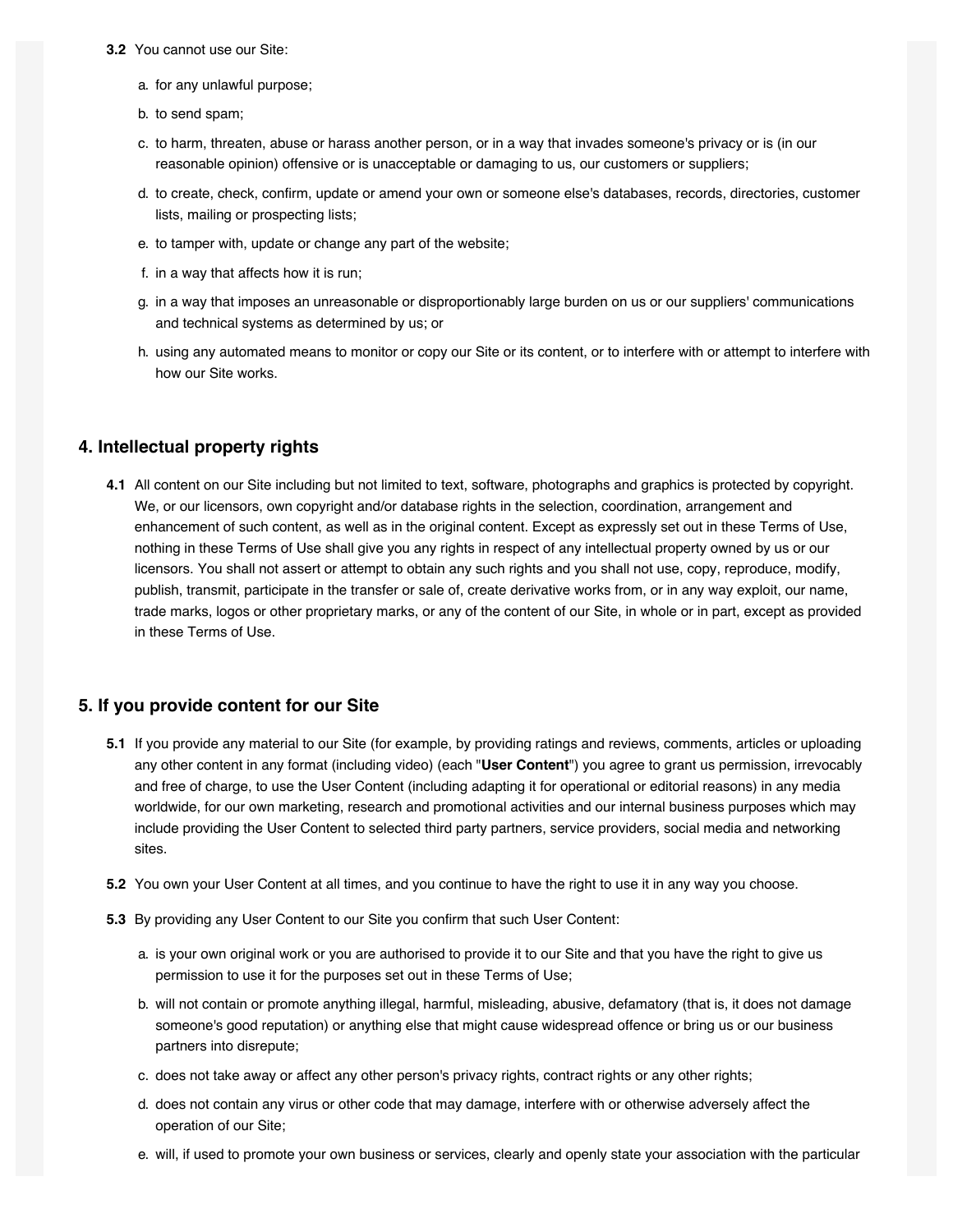business expressly; and

- f. will not contain any form of mass-mailing or spam.
- **5.4** If you do not want to grant us the permissions set out above, please do not provide any material to our Site.
- We have no obligation to publish your User Content on our Site and we retain the right to remove any User Content at **5.5** any time and for any reason.
- We do not edit, pre-vet or review any User Content displayed on our Site. If you believe that any User Content does **5.6** not comply with the requirements set out in this paragraph, please notify us immediately. We will then review the User Content and, where we deem it appropriate, remove it within a reasonable time.

## **6. Our liability**

- Although we hope our Site will be of interest to users, we accept no liability and offer no warranties or conditions in **6.1** relation to our Site or its content, to the fullest extent such liability can be excluded by law.
- There is no limit to what we and the people who provide our services will be liable for if someone dies or is injured **6.2** because of our negligence or because we have committed fraud.
- Under no circumstances will we, the owner or operator of our Site, or any other organisation involved in creating, **6.3** producing, maintaining or distributing our Site be liable, whether in contract, tort (including negligence), breach of a statutory duty, even if foreseeable, for any loss of:
	- a. profits, sales, business, or revenue;
	- b. business interruption;
	- c. anticipated savings;
	- d. business opportunity, goodwill or reputation;
	- e. use of, or corruption to information; or
	- f. information.
- **6.4** If we do not keep to these conditions, then we will only be liable for losses you have suffered as a direct result. We are not liable to you for any other losses whether such losses are because we have not kept to our obligations or contract, because of something we have done or not done in negligence, due to defamatory statements or liability for a product or otherwise as a result of:
	- a. use of, or inability to use, our Site;
	- b. not being able to use the website;
	- c. use of or reliance on any content displayed on our Site; any mistake, fault, failure to do something, missing information, or virus on our Site or if it does not work properly because of incidents outside of our control such as (but not limited to) interruptions to communication and networks and circumstances beyond our control;
	- d. theft, destruction of information or someone getting access to our records, programs or services without our permission; or
	- e. goods, products, services or information received through or advertised on any website which we link to from our Site.

## **7. General**

Where our Site contains links to other websites and resources provided by third parties, these links are provided for **7.1**